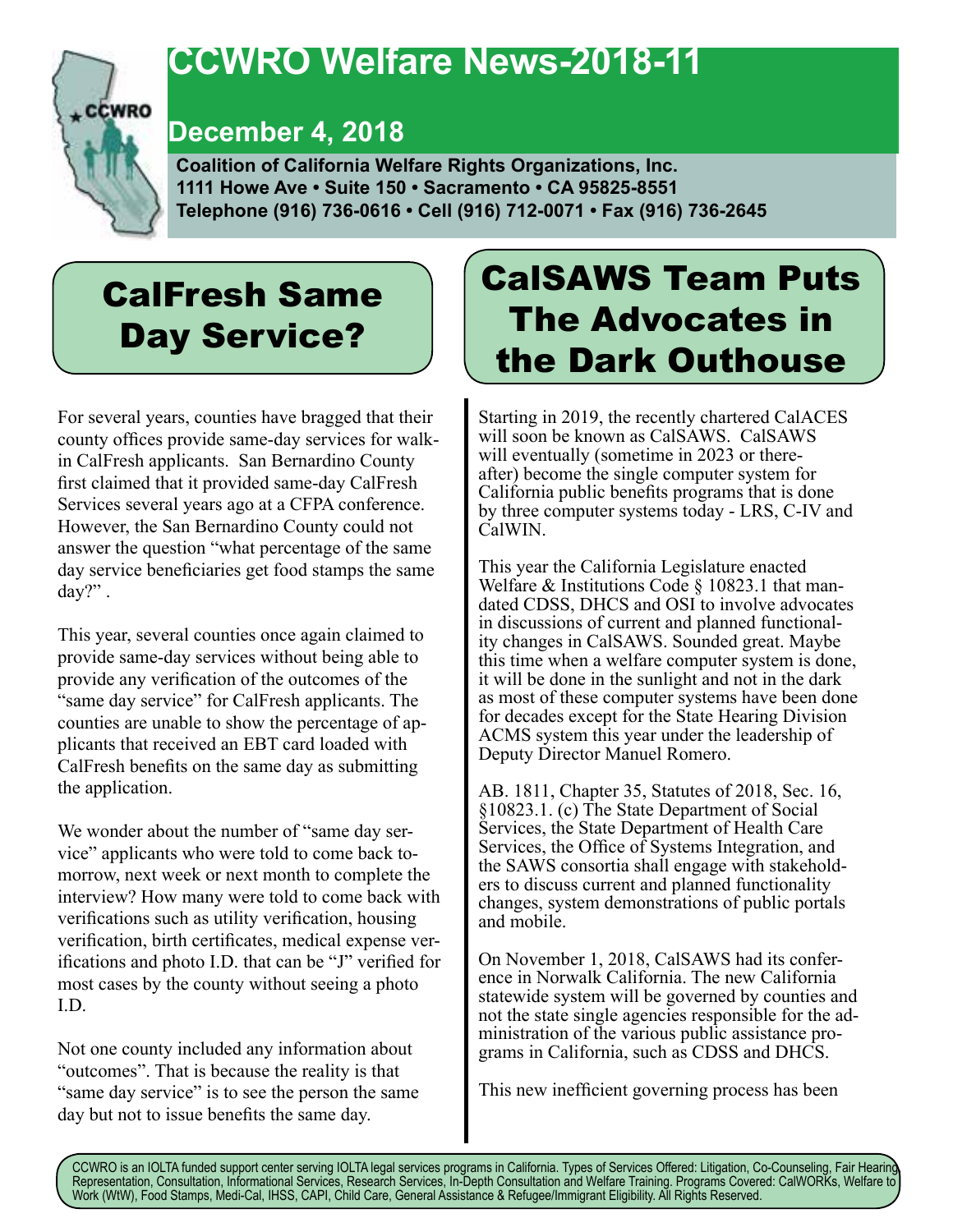### **CCWRO Welfare News December 4, 2018** 2018 2018-11

*(Cont'd from page 1*

approved by the federal government to date. County administration in lieu of state single agency administration means you have 58 County Welfare Directors and their staffs from 58 counties that all have their own ideas. This has triggered a brand new bureaucracy in California called CalSAWS with a Director, staff, fiscal agents, lawyers, meetings attended by 58 counties, steering committees, workgroups exclusively consisting of county welfare staff and some state single agency staff for CalSAWS. All of this is funded with taxpayer funds that could be better used to aid the beneficiaries of public benefit programs of California, especially CalWORKs families who are living in deep poverty.

There are four (4) Board meetings a year, where county employees, funded with a lot federal and state dollars, come to the meetings to watch the CalSAWS Board show. And that is just the beginning.

#### **CalSAWS Budget for FY 18-19**

| CalACES Project                                                                       | Amount<br>Budgeted |
|---------------------------------------------------------------------------------------|--------------------|
| SAWS - LRS/C-IV Migration D&I (includes<br>Migration Planning)                        | \$64,586,000       |
| SAWS - CalACES (includes C-IV and LRS,<br>CalHEERS, Central CCP and Cloud Enablement) | \$177,271,695      |
| Able-Bodied Adults Without Dependents (ABAWDs)                                        | \$908,920          |
| CalFresh and CalWORKs EBT (SB 282)                                                    | \$1,316,250        |
| Child Support Exclusion (SB 380)                                                      | \$2,070,282        |
| Consumer Credit Reports (SB 1232)                                                     | \$13,695           |
| Continuum of Care Reform (AB 403)                                                     | \$345,835          |
| Diaper Assistance Program (AB 480)                                                    | \$510,174          |
| Homeless Assistance Program (AB 236)                                                  | \$330,600          |
| Improving Participation for the Elderly and Disabled<br>(IPED) Automation             | \$595,102          |
| Medi-Cal Automation (SB 1341)                                                         | \$3,622,205        |
| CalFresh Periodic Report (SAR 7) New Fed. Req.                                        | \$353,000          |
| <b>CalACES Administrative</b>                                                         | \$831,334          |
| <b>County Purchases</b>                                                               | \$9,798,629        |
| Total                                                                                 | \$262,553,721      |
| <b>SOURCE: CaIACES/CaISAWS</b>                                                        |                    |

| Revenues                             |               |  |
|--------------------------------------|---------------|--|
| Intergovernmental                    | \$262,553,721 |  |
|                                      |               |  |
| Expenditures                         |               |  |
| Service and supplies                 | \$243,372,392 |  |
| Capital outlay                       | \$19,167,537  |  |
| Debt service, principal and interest | \$13,792      |  |

At 2018 November CalSAWS statewide conference Director John Boule talked about how CalSAWS would bring the current fragmented California public benefits computer system into one system. The theme of the conference was Together Everyone Achieves More (TEAM). In his oral presentation John Boule, Director of CalACES soon to be CalSAWS, asserted that the term "team" means counties, state partners and advocates because the whole purpose of the system is to serve the beneficiaries of the public assistance programs.

The reality is that the CalSAWS is solely composed of counties. The alleged "team" of county-state-advocates in reality is a team of counties. Sometimes state agency staff invited to the meetings and allowed to make suggestions and comments. No advocates or legislative staff are even invited to these secret CalSAWS meetings. CalSAWS is developing computer functionality changes that could mean life or death, going hungry or not going hungry, being homeless or not being homeless, for California poor families living in deep poverty.

**To date CalSAWS has had 40 workgroups with zero advocate involvement**. There are no advo- cates or representatives. A few have represenatives California's single state agencies. When CalSAWS started to develop its foundation, only counties were involved in developing over 960 new functionality change requirements for the CalSAWS computer and 88 functionality change requirements for the single portal that would be build for the beneficiaries of the program.

In fact, to date, CalSAWS has refused to make pub- lic what any of these "secret county functionality change requirements", which should have been shared with advocates according to the W&IC§10823(c), but CalACES/CalSAWS refused to share this information, even when CCWRO requested it under the California Public Records Act (CPRA) in gross violation of the CPRA.

The CCWRO CPRA request for information on the new functionality requirement developed by coun- ties and the County Welfare Directors Association (CWDA) was rejected by the \$800,000 CalSAWS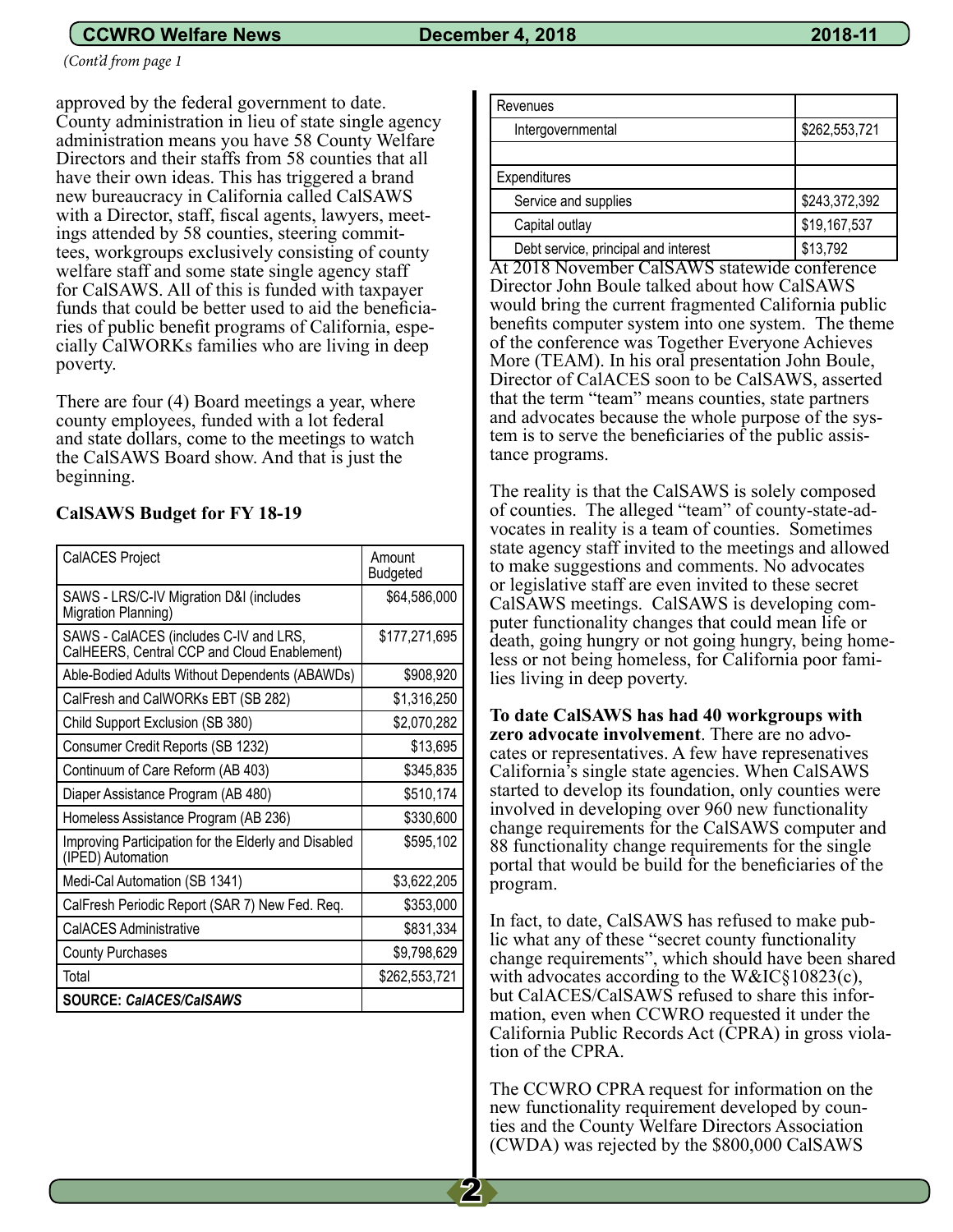#### **CCWRO Welfare News December 4, 2018 2018-11**

#### *(Cont'd from page 2)*

funded law firm alleging that this information is part of the CalSAWS deliberative process and it is only available to the county members of the team and not the advocates of California notwithstanding W&IC §10823(c).

It appears that the only part of AB 1811 CalACES and CWDA like is the money and not the transpar-<br>ency asserted in SEC. 15 (c) of AB 1811. To date, 8 of the workgroups have been disbanded and 32 are still functioning. See pages 4 through 6 below

### *THE LAW*

*SEC. 15. The Legislature finds and declares all of the following:*

*(a) Through the Statewide Automated Welfare System (SAWS) consortia, the state and counties provide health and human services to over 13 mil- lion Californians.*

*(b) The state is currently working in partnership with the federal government to consolidate the ex- isting consortia systems and functionality into one single California Statewide Automated Welfare System (CalSAWS). This consolidation will heav- ily leverage the existing Los Angeles Eligibility, Automated Determination, Evaluation, and Reporting (LEADER) Replacement System, rather than building a new system.*

*(c) California, its counties, and stakeholders have a decades-long partnership and commitment to excellence in service delivery for its health and human services programs. This partnership is a*  \_\_\_\_\_\_\_\_\_\_\_\_\_\_\_\_\_\_

*relationship built on effec- tive communication, trans- parency, and a shared vision of service to millions of low-income and vulnerable Californians.*

"**Transparency?**  CalSAWS it's all<br>"**secrecy**".

*(d) The CalSAWS will be the primary automation system for delivering benefits for several decades.* 

*(e) The CalSAWS development process will be improved through mean-*are zero advocate inclu*ingful stakeholder, client, and advocate input on elements that impact service delivery.*

**"Meaningful?** There sion in the 32 CalSAWS workgroups set forth on page 4 through 6.

\_\_\_\_\_\_\_\_\_\_\_\_\_\_\_\_\_\_

*SEC. 16. Section 10823.1 is added to the Welfare and Institutions Code, to read:*

*10823.1. (a) It is the intent of the Legislature that representatives from the State Department of Social* 

*Services, the State Department of Health Care Services, the Office of Systems Integration, the SAWS consortia, and the counties meet with advocates, clients, and other stakeholders no less than quarterly to review the development status of the California Automated Consortium Eligibility System (CalACES) and the California Statewide Automated Welfare System (CalSAWS) projects.*

*(b) Meeting agendas shall be established based on input from all parties, who may indicate their priorities for discussion.*

*(c) The State Department of Social Services, the State Department of Health*  \_\_\_\_\_\_\_\_\_\_\_\_\_\_\_\_\_\_

*Care Services, the Office of Systems Integration, and the SAWS consortia shall engage with stakeholders to discuss current and planned functionality changes, system demonstrations of public portals and mobile applica-*

**"Engage with stakeholders?** There are zero advocate engagement in the 32 CalSAWS workgroups set forth on page 4 through 6.

*tions, and advocates' identification of areas of concern, especially with the design of public-facing elements and other areas that directly impact clients.*

*These meetings shall commence in the summer of 2018 and shall continue at least quarterly through development, implementation, and maintenance.*

*SEC. 17. Section 10823.2 is added to the Welfare and Institutions Code, to read:*

*10823.2. (a) The State Department of Social Services, the State Department of Health Care Services, and the Office of Systems Integration shall develop, in consultation with the County Welfare Directors Association of California, the SAWS consortia, and stakeholders, a formal process for health and human services advocates and clients to provide input into new or changing public facing elements of CalACES and CalSAWS. (b) The process described in subdivision (a) shall include public portals, mobile applications, notices, certain ancillary services, and intercounty transfers. (c)The process described in subdivision (a) may include focus groups, user-centered design sessions, and user acceptance testing."* (Our emphasis added)

Yes. CalSAWS has been operating in the "deep darkness" contrary to the clear direction from the California Legislature to operate in the light and involve stakeholders - even those advocates who have ideas and concerns representating their community.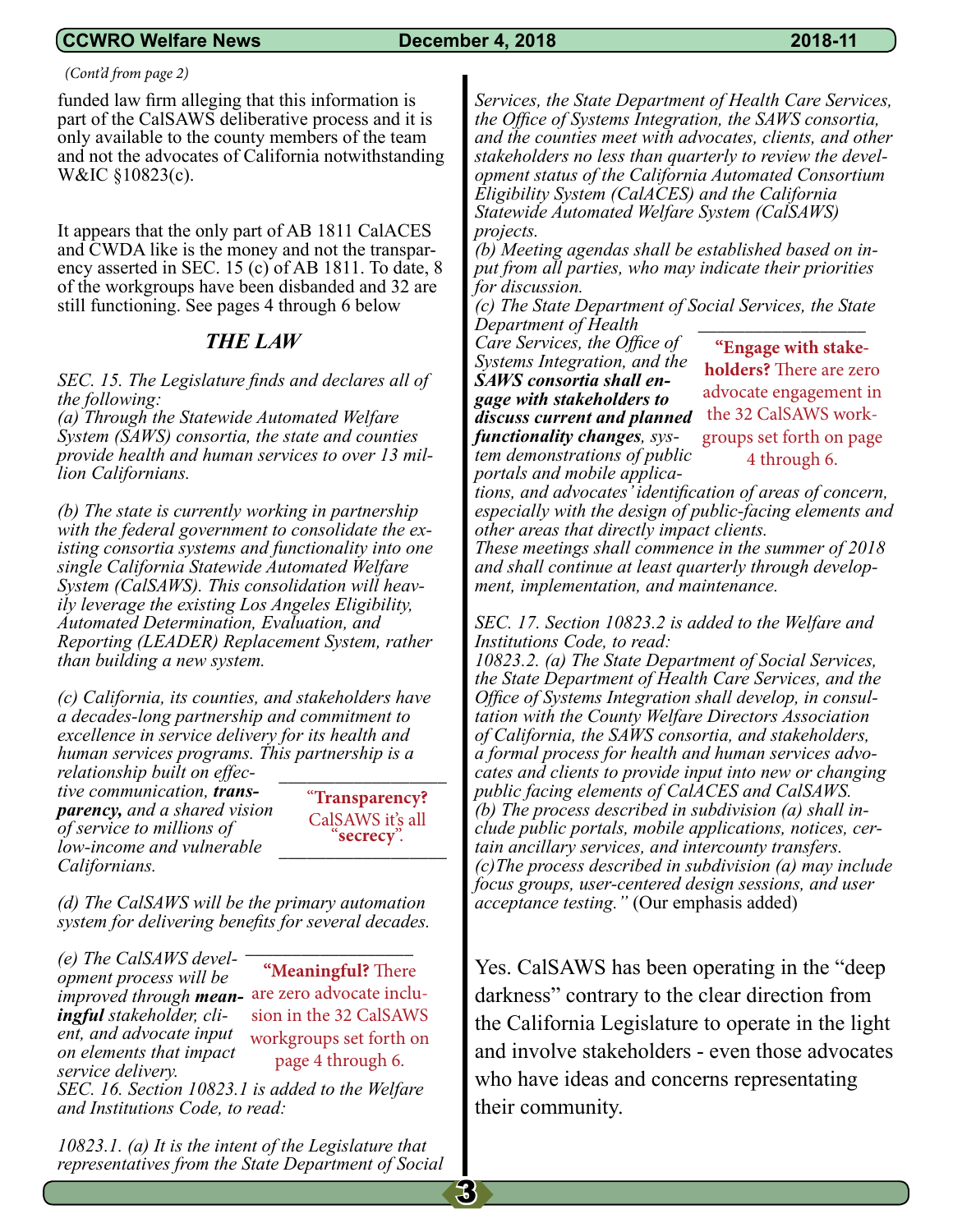**CCWRO Welfare News December 4, 2018 2018-11** 

| <b>CalSAWS Workgroup Name</b>                                               | <b>CalSAWS Rep</b>                                                                              | <b>County Reps</b>                                         | <b>Reps</b>                             | <b>Other Reps</b>        |
|-----------------------------------------------------------------------------|-------------------------------------------------------------------------------------------------|------------------------------------------------------------|-----------------------------------------|--------------------------|
| <b>Child Care</b><br>Meets as Needed by phone & on-site                     | Claudia Pinto<br>Phone 916-851-3262                                                             | 19 county<br>representatives.<br>2 vacant.<br>7 LA reps.   | 2 CDSS<br>1 OSI<br>0 Advocate           | Accenture and First Data |
| <b>CalFresh/CalWORKs</b><br>Meets Bi-Weekly by phone & on-site              | Frederick Gains-CW<br>851-3296<br>Binh Tran - CW<br>562-484-7955<br>Tyler Vaisau- CF<br>8513194 | 35 county<br>representatives.<br>1 vacancy.<br>14 LA reps. | 3 CDSS<br>1OSI<br>0 Advocate            | Accentura and First Data |
| <b>Self-Service Portal</b><br>Meets Every 4 <sup>th</sup> Thursday by Phone | Mary Farfan<br>562-7839                                                                         | 28 county<br>representatives.<br>0 vacant<br>8 LA reps.    | 3 DHCS<br>2 CDSS<br>1OSI<br>0 Advocate  | Accentura and First Data |
| Citizenship<br>Meets as Needed by Phone                                     | Dennis Kong<br>851-3144                                                                         | 28 county<br>representatives.<br>$0$ vacant<br>8 LA reps.  | 3 CDSS<br>3 DHCS<br>1OSI<br>0 Advocate  | Accentura and First Data |
| Claiming<br>Meets as Needed by Phone                                        | <b>Christine Cheung</b><br>562-651-2722                                                         | 18 county<br>representatives.<br>0 vacant<br>4 LA reps.    | 0 CDSS<br>0 DHCS<br>0 OSI<br>0 Advocate | Accentura and First Data |
| <b>Collections</b><br>Meets as Needed by Phone                              | <b>Christine Cheung</b><br>562-651-2722                                                         | 22 county<br>representatives.<br>0 vacant<br>LA8 reps.     | 2 CDSS<br>0 DHCS<br>1OSI<br>0 Advocate  | Accentura and First Data |
| Correspondence<br>Meets Monthly on-site                                     | Virginia Bernal<br>851-3227                                                                     | 23 county<br>representatives.<br>1 vacant<br>9 LA reps.    | 2 CDSS<br>0 DHCS<br>1OSI<br>0 Advocate  | Accentura and First Data |
| eICT<br>Meets as Needed by<br>Phone                                         | Ken Ford<br>562-651-2775                                                                        | 22 county<br>representatives.<br>0 vacant<br>8 LA reps.    | 2 CDSS<br>3 DHCS<br>1 OSI<br>0 Advocate | Accentura and First Data |
| <b>Fiscal</b><br>Meets quarterly by Phone                                   | Sheryl Eppler<br>851-3224                                                                       | 23 county<br>representatives.<br>0 vacant<br>9 LA reps.    | 0 CDSS<br>0 DHCS<br>0 OSI<br>0 Advocate | Accentura and First Data |
| <b>Foster Care</b><br>Meets Bi-Monthly By Phone                             | Yolanda Del Valle<br>562-484-7966                                                               | 24 county<br>representatives.<br>0 vacant<br>5 LA reps.    | 0 CDSS<br>0 DHCS<br>0 OSI<br>0 Advocate | Accentura and First Data |
| <b>Help Desk</b><br>Meets Quarterly by Phone                                | Dave McKinney<br>851-3180                                                                       | 18 county<br>representatives.<br>1 vacant<br>4 LA reps.    | 0 CDSS<br>0 DHCS<br>0 OSI<br>0 Advocate | Accentura and First Data |

Source: CDSS WtW 25 reports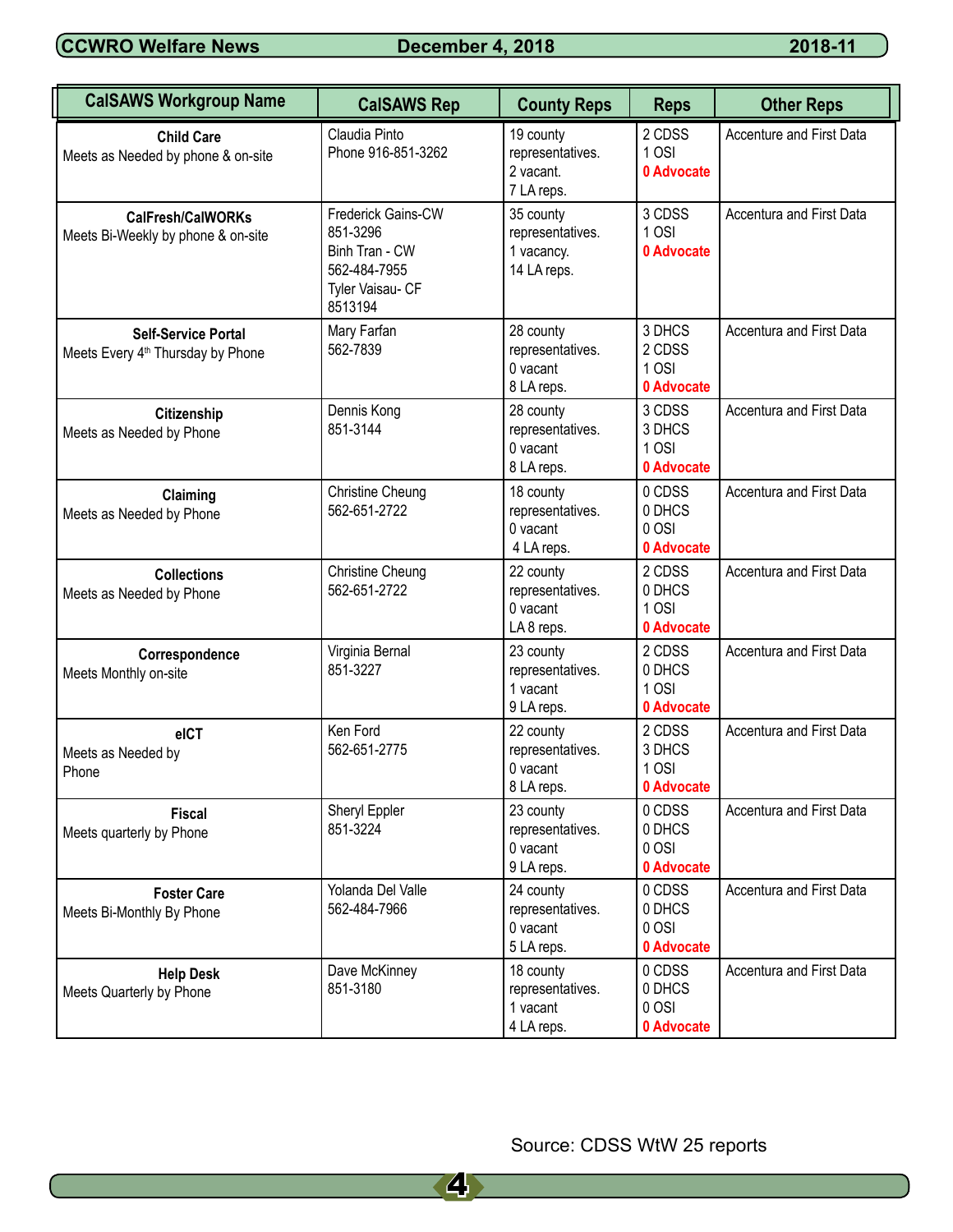**CCWRO Welfare News December 4, 2018 2018-11** 2018-11

| <b>CalSAWS Workgroup Name</b>                                                           | <b>CalSAWS Rep</b>               | <b>County Reps</b>                                       | <b>Reps</b>                               | <b>Other Reps</b>        |
|-----------------------------------------------------------------------------------------|----------------------------------|----------------------------------------------------------|-------------------------------------------|--------------------------|
| <b>IEVS</b><br>Meet as Need by Phone                                                    | Ken Ford<br>562-651-2775         | 22 county<br>representatives.<br>0 vacant<br>8 LA reps.  | 2 CDSS<br>0 DHCS<br>1 OSI<br>0 Advocate   | Accentura and First Data |
| Imaging<br>Meets Quarterly by Phone                                                     | <b>Jill Smith</b><br>851-3367    | 25 county<br>representatives.<br>5 vacant<br>1 LA reps.  | 0 CDSS<br>0 DHCS<br>0 OSI<br>0 Advocate   | Accentura and First Data |
| <b>Internal Fraud Prevention</b><br>Meets as needed on-site                             | Tan Ho<br>851-3345               | 27 county<br>representatives.<br>1 vacant<br>5 LA reps.  | 0 CDSS<br>0 DHCS<br>0 OSI<br>0 Advocate   | Accentura and First Data |
| <b>Lobby Management</b><br>Meets bi-Monthly on-site                                     | Jill Smith<br>851-3367           | 27 county<br>representatives.<br>0 vacant<br>6 LA reps.  | 0 CDSS<br>0 DHCS<br>0 OSI<br>0 Advocate   | Accentura and First Data |
| Medi-Cal/CMSP<br>Meets bi-monthly on site                                               | Steven Tri<br>562-484-7988       | 28 county<br>representatives.<br>0 vacant<br>9 LA reps.  | 0 CDSS<br>2 DHCS<br>1 OSI<br>0 Advocate   | Accentura and First Data |
| <b>Management Reports</b><br>Meets bi-monthly on-site                                   | Dennis Kong<br>851-3144          | 19 county<br>representatives.<br>0 vacant<br>5 LA reps.  | 1 CDSS<br>3 DHCS<br>0 OSI<br>0 Advocate   | Accentura and First Data |
| <b>MEDS</b><br>As needed by mail                                                        | Ken Ford<br>562-484-7984         | 19 county<br>representatives.<br>0 vacant<br>5 LA reps.  | 1 CDSS<br>3 DHCS<br>0 OSI<br>0 Advocate   | Accentura and First Data |
| <b>State Fiscal Report</b><br>Meets bi-monthly by phone                                 | Karina Margaryan<br>562-651-2738 | 28 county<br>representatives.<br>0 vacant<br>14 LA reps. | 2 CDSS<br>3 DHCS<br>$1$ OSI<br>0 Advocate | Accentura and First Data |
| <b>Resource Data Bank</b><br>Meets as needed by phone                                   | Tan Ho<br>851-3345               | 25 county<br>representatives.<br>0 vacant<br>10 LA reps. | 0 CDSS<br>0 DHCS<br>0 OSI<br>0 Advocate   | Accentura and First Data |
| <b>Spanish Translation</b><br>Meets as needed via email<br>(How about other languages?) | Virginia Bernal<br>851-3227      | 17 county<br>representatives.<br>1 vacant<br>5 LA reps.  | 0 CDSS<br>0 DHCS<br>0 OSI<br>0 Advocate   | Accentura and First Data |
| <b>Training</b><br>Meets bi-monthly by phone                                            | Joyce Oshiro                     | 21 county<br>representatives.<br>0 vacant<br>7 LA reps.  | 0 CDSS<br>0 DHCS<br>0 OSI<br>0 Advocate   | Accentura and First Data |
| <b>Tax Intercepts</b><br>Meets quarterly by phone                                       | Sheryl Eppler<br>851-3224        | 22 county<br>representatives.<br>0 vacant<br>8 LA reps.  | 0 CDSS<br>0 DHCS<br>0 OSI<br>0 Advocate   | Accentura and First Data |

5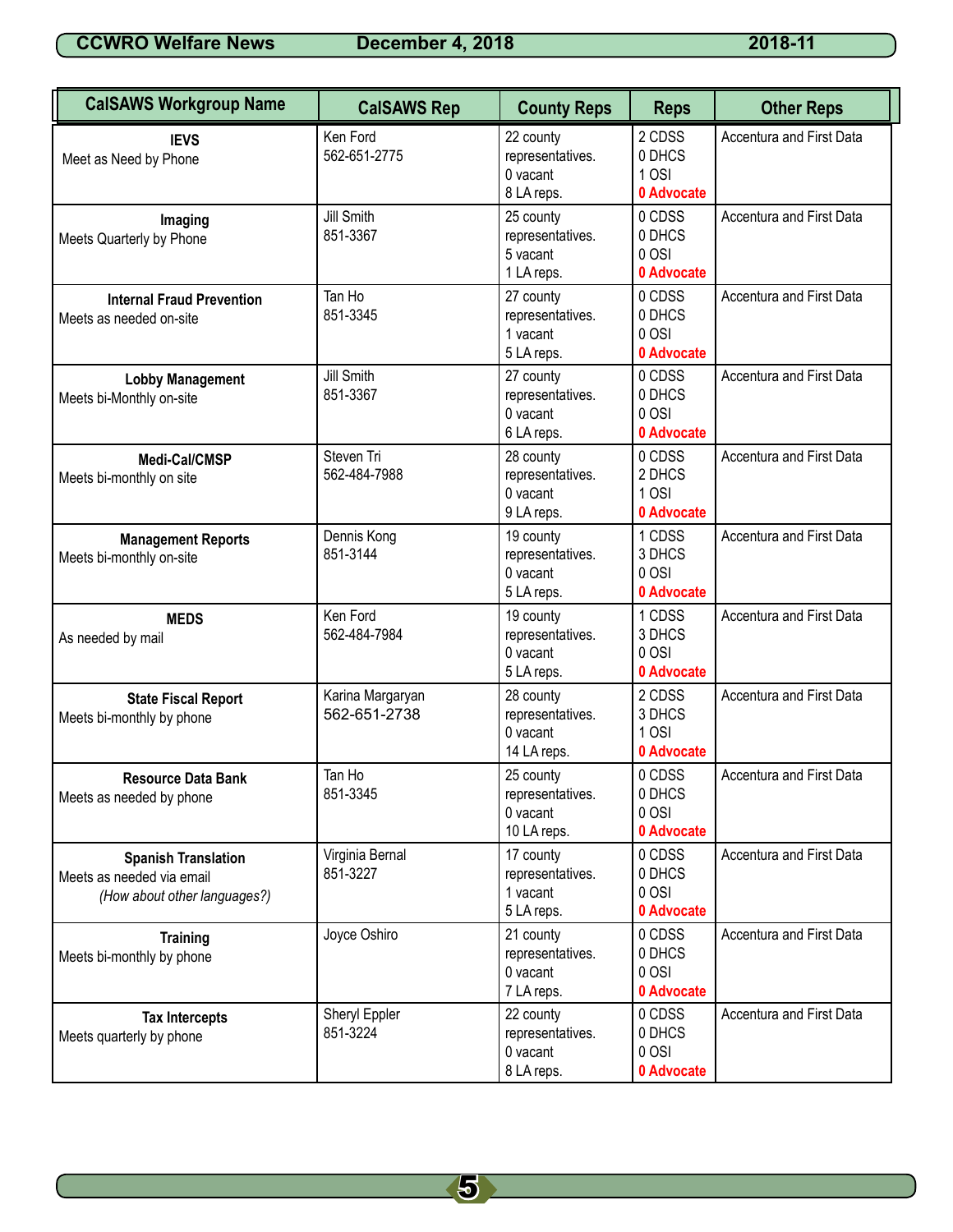**CCWRO Welfare News** December 4, 2018 2018-11

| <b>CalSAWS Workgroup Name</b>                               | <b>CalSAWS Rep</b>             | <b>County Reps</b>                                       | <b>Reps</b>                             | <b>Other Reps</b>               |
|-------------------------------------------------------------|--------------------------------|----------------------------------------------------------|-----------------------------------------|---------------------------------|
| <b>Technical</b><br>Meets quarterly by phone                | Chris Johnson<br>851-3311      | 19 county<br>representatives.<br>0 vacant<br>5 LA reps.  | 0 CDSS<br>0 DHCS<br>0 OSI<br>0 Advocate | <b>Accentura and First Data</b> |
| <b>Usability</b><br>Meets as needed by phone                | Aracel Gallardo<br>851-3103    | 19 county<br>representatives.<br>0 vacant<br>6 LA reps.  | 0 CDSS<br>0 DHCS<br>0 OSI<br>0 Advocate | <b>Accentura and First Data</b> |
| <b>Welfare-to-Work</b><br>Meets bi-monthly by phone         | Lien Phan<br>562-484-7943      | 22 county<br>representatives.<br>0 vacant<br>8 LA reps.  | 2 CDSS<br>0 DHCS<br>1 OSI<br>0 Advocate | <b>Accentura and First Data</b> |
| <b>Time Limits</b><br>Meets bi-monthly by phone             | Lien Phan<br>562-484-7943      | 22 county<br>representatives.<br>0 vacant<br>8 LA reps.  | 2 CDSS<br>0 DHCS<br>1 OSI<br>0 Advocate | Accentura and First Data        |
| <b>Task Management Workgroup</b><br>Meets as needed on-site | Jennifer Smith<br>851-3216     | 27 county<br>representatives.<br>0 vacant<br>6 LA reps.  | 0 CDSS<br>0 DHCS<br>0 OSI<br>0 Advocate | <b>Accentura and First Data</b> |
| <b>GA/GR</b><br>Meets as needed on-site                     | Sheryl Eppler<br>851-3224      | 40 county<br>representatives.<br>3 vacant<br>5 LA reps.  | 0 CDSS<br>0 DHCS<br>0 OSI<br>0 Advocate | <b>Accentura and First Data</b> |
| <b>Automated Assistant</b>                                  | Tan Ho<br>851-3345             | 33 county<br>representatives.<br>0 vacant<br>12 LA reps. | 0 CDSS<br>0 DHCS<br>0 OSI<br>0 Advocate | Accentura and First Data        |
| Magi Medi-Cal NOA                                           | Lucio Castillo<br>562-484-7847 | 23 county<br>representatives.<br>0 vacant<br>6 LA reps.  | 0 CDSS<br>0 DHCS<br>0 OSI<br>0 Advocate | <b>Accentura and First Data</b> |